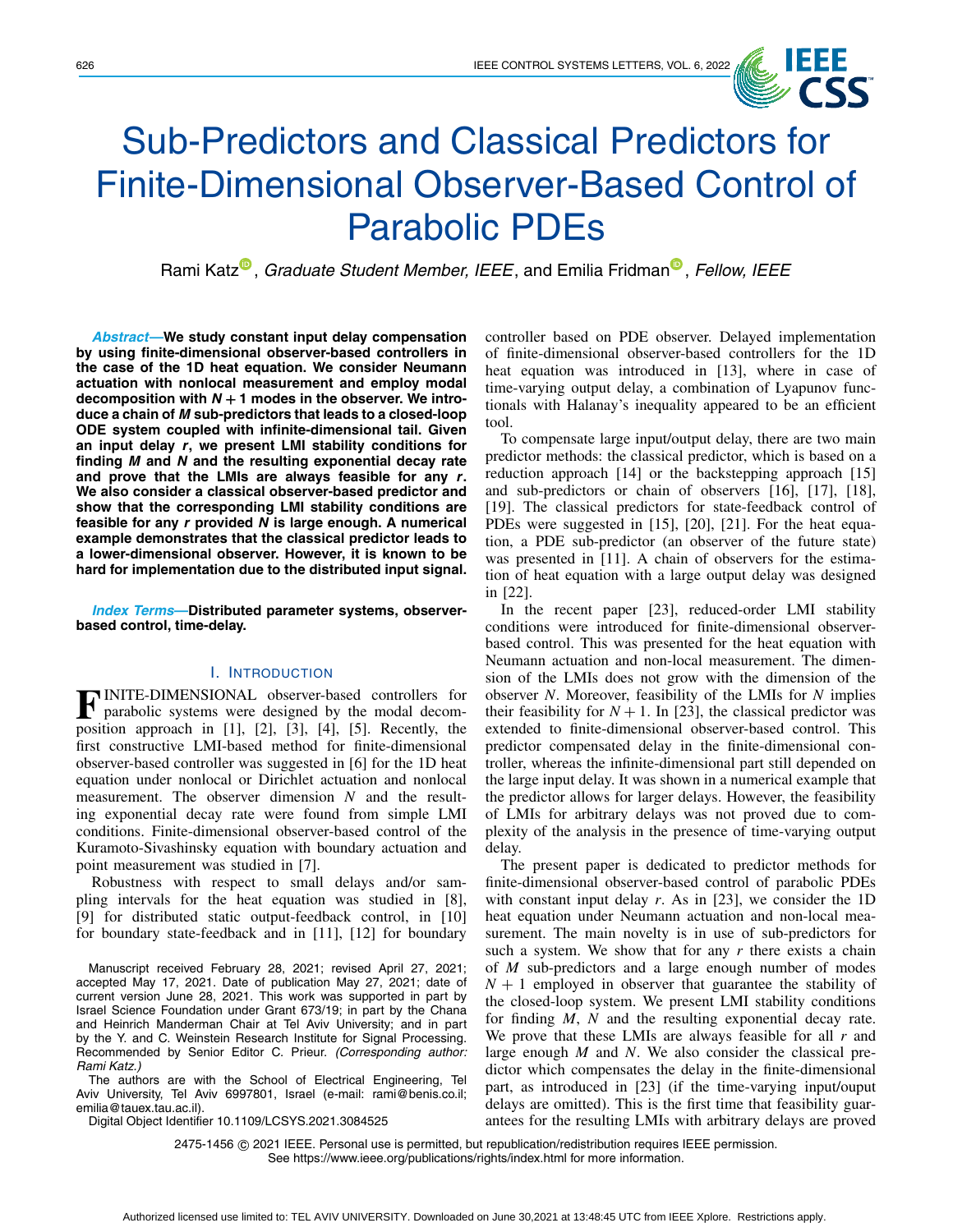for both sub-predictors and predictors. This proof is challenging, due to coupling in the closed-loop system. A numerical example demonstrates that for the same *N*, the classical predictor allows larger delays found from the LMIs, whereas for the same delay they employ lower-dimensional observers than the sub-predictors. However, as is well-known [\[24\]](#page-5-23), [\[25\]](#page-5-24), they are harder to implement, due to the distributed input term which should be carefully discretized. This letter is an essential step towards the use of sub-predictors and classical predictors for delay compensation in PDEs, via finite-dimensional observers.

*Notations and preliminaries:*  $L^2(0, 1)$  is the Hilbert space of Lebesgue measurable and square integrable functions  $f:[0, 1] \to \mathbb{R}$  with the inner product  $\lt f, g > \coloneqq \int_0^1 f(x)g(x)dx$ and induced norm  $||f||^2 := \langle f, f \rangle$ .  $H^1(0, 1)$  is the space of functions  $f : [0, 1] \rightarrow \mathbb{R}$  with square integrable weak derivative, with the norm  $||f||_{H_1}^2 := \sum_{j=0}^{1} ||f^{(j)}||^2$ . The Euclidean norm on  $\mathbb{R}^n$  is denoted by  $|\cdot|$ . For  $P \in \mathbb{R}^{n \times n}$ ,  $P > 0$  means that *P* is symmetric and positive definite. The sub-diagonal elements of a symmetric matrix will be denoted by ∗. ⊗ is the standard Kronecker product. For  $U \in \mathbb{R}^{n \times n}$ ,  $U > 0$  and  $x \in \mathbb{R}^n$  let  $|x|_U^2 = x^T U x$ .  $\mathbb{Z}_+$  is the set of nonnegative integers. Recall that the Sturm-Liouville eigenvalue problem

<span id="page-1-2"></span>
$$
\phi'' + \lambda \phi = 0, \quad x \in [0, 1], \quad \phi'(0) = \phi'(1) = 0,\tag{1}
$$

induces a sequence of eigenvalues  $\lambda_n = n^2 \pi^2$ ,  $n \in \mathbb{Z}_+$  with corresponding eigenfunctions

<span id="page-1-1"></span>
$$
\phi_0(x) = 1, \quad \phi_n(x) = \sqrt{2} \cos\left(\sqrt{\lambda_n}x\right), n \ge 1. \tag{2}
$$

The eigenfunctions form a complete orthonormal system in *L*<sup>2</sup>(0, 1). Given *N* ∈  $\mathbb{Z}_{+}$  and *h* ∈ *L*<sup>2</sup>(0, 1) satisfying *h*  $\stackrel{L^2}{=} \sum_{n=0}^{\infty} h_n \phi_n$  we denote  $||h||_N^2 = \sum_{n=N+1}^{\infty} h_n^2$ .

## II. SUB-PREDICTORS VS CLASSICAL PREDICTORS

We consider the PDE

<span id="page-1-0"></span>
$$
z_t(x, t) = z_{xx}(x, t) + qz(x, t), \quad x \in [0, 1], \quad t \ge 0,
$$
  

$$
z_x(0, t) = 0, \quad z_x(1, t) = u(t - r)
$$
 (3)

under delayed Neumann actuation with known delay *r* and non-local measurement

<span id="page-1-6"></span>
$$
y(t) = \langle c, z(\cdot, t) \rangle, \ t \ge 0 \tag{4}
$$

with  $c \in L^2(0, 1)$ . To compensate the delay, we will present in this section both sub-predictors and classical predictors.

Using modal decomposition, we present the solution to  $(3)$  as

$$
z(x, t) \stackrel{L^2}{=} \sum_{n=0}^{\infty} z_n(t)\phi_n(x), \quad z_n(t) = \langle z(\cdot, t), \phi_n \rangle \tag{5}
$$

with  $\phi_n$ ,  $n \in \mathbb{Z}_+$  given in [\(2\)](#page-1-1). Differentiating under the integral, integrating by parts and using [\(1\)](#page-1-2) and [\(2\)](#page-1-1) we obtain (similar to [\[10\]](#page-5-9) and the references therein)

<span id="page-1-8"></span>
$$
\dot{z}_n(t) = (-\lambda_n + q)z_n(t) + b_n u(t - r), \ t \ge 0
$$
  
\n
$$
b_0 = 1, \ b_n = (-1)^n \sqrt{2}, \ n \ge 1.
$$
 (6)

Let  $\delta > 0$  be a desired decay rate. Since  $\lim_{n \to \infty} \lambda_n = \infty$ , there exists some  $N_0 \in \mathbb{Z}_+$  such that

<span id="page-1-9"></span>
$$
-\lambda_n + q < -\delta, \quad n > N_0. \tag{7}
$$

Let

<span id="page-1-7"></span>
$$
A_0 = \text{diag}\{-\lambda_0 + q, \dots, -\lambda_{N_0} + q\},
$$
  
\n
$$
L_0 = [l_0, \dots, l_{N_0}]^T, B_0 = [b_0, \dots, b_{N_0}]^T
$$
  
\n
$$
C_0 = [c_0, \dots, c_{N_0}], c_n = \langle c, \phi_n \rangle, n \in \mathbb{Z}_+.
$$
 (8)

Assume that

<span id="page-1-10"></span>
$$
c_n \neq 0, \quad 0 \le n \le N_0. \tag{9}
$$

Then  $(A_0, C_0)$  is observable, by the Hautus lemma. We choose  $L_0 = [l_0, \ldots, l_{N_0}]^T$  which satisfies the following Lyapunov inequality:

<span id="page-1-11"></span>
$$
P_{o}(A_0 - L_0C_0) + (A_0 - L_0C_0)^T P_o < -2\delta P_o,\qquad(10)
$$
\nwhere  $0 < P_o \in \mathbb{R}^{(N_0 + 1) \times (N_0 + 1)}$ .

Similarly, by the Hautus lemma,  $b_n \neq 0, n \in \mathbb{Z}_+$  implies that  $(A_0, B_0)$  is controllable. Let  $K_0 \in \mathbb{R}^{1 \times (N_0+1)}$  satisfy

<span id="page-1-12"></span>
$$
P_{\rm c}(A_0 - B_0 K_0) + (A_0 - B_0 K_0)^T P_{\rm c} < -2\delta P_{\rm c},\tag{11}
$$
\nwhere  $0 < P_{\rm c} \in \mathbb{R}^{(N_0 + 1) \times (N_0 + 1)}$ .

In our finite-dimensional observer-based predictor design, the closed-loop system will be presented as a coupled system of ODEs and the infinite-dimensional tail. This complicates the proof of stabilization for all  $r > 0$  under higher-dimensional observers.

<span id="page-1-14"></span>Given 
$$
N \ge N_0
$$
 denote  
\n
$$
z^{N_0}(t) = \text{col}\{z_i\}_{i=0}^{N_0}, \ \hat{z}^{N-N_0}(t) = \text{col}\{\hat{z}_i\}_{i=N_0+1}^N,
$$
\n
$$
A_1 = \text{diag}\{-\lambda_{N_0+1} + q, \dots, -\lambda_N + q\},
$$
\n
$$
B_1 = [b_{N_0+1}, \dots, b_N]^T, \ C_1 = [c_{N_0+1}, \dots, c_N]. \tag{12}
$$

## *A. Sub-Predictors*

In order to deal with a large delay *r*, we subdivide *r* into *M* parts of equal size  $\frac{r}{M}$ , where  $M \in \mathbb{Z}_+$ ,  $M \geq 1$ . We first consider  $M \geq 2$  and employ a chain of sub-predictors (observers of the future state)

$$
\hat{z}_1^{N_0}(t-r) \mapsto \dots \mapsto \hat{z}_i^{N_0}\left(t - \frac{M-i+1}{M}r\right) \mapsto \dots \mapsto z^{N_0}(t).
$$
\n(13)

Here  $\hat{z}_i^{N_0}(t - \frac{M-i+1}{M}r) \mapsto \hat{z}_{i+1}^{N_0}(t - \frac{M-i}{M}r)$  means that  $\hat{z}_i^{N_0}(t)$ predicts the value of  $\hat{z}_{i+1}^{N_0}(t + \frac{r}{M})$ . Similarly,  $\hat{z}_M^{N_0}(t)$  predicts the value of  $z^{N_0}$  ( $t + \frac{r}{M}$ ). The sub-predictors satisfy the following ODEs for  $t \geq 0$ 

<span id="page-1-3"></span>
$$
\dot{\tilde{z}}_{M}^{N_0}(t) = A_0 \tilde{z}_{M}^{N_0}(t) + B_0 u \left( t - \frac{M-1}{M} r \right)
$$
  
\n
$$
- L_0 \left[ C_0 \tilde{z}_{M}^{N_0} \left( t - \frac{r}{M} \right) + C_1 \tilde{z}^{N-N_0}(t) - y(t) \right],
$$
  
\n
$$
\dot{\tilde{z}}_{i}^{N_0}(t) = A_0 \tilde{z}_{i}^{N_0}(t) + B_0 u \left( t - \frac{i-1}{M} r \right)
$$
  
\n
$$
- L_0 C_0 \left[ \tilde{z}_{i}^{N_0} \left( t - \frac{r}{M} \right) - \tilde{z}_{i+1}^{N_0}(t) \right], \ 1 \le i \le M - 1,
$$
  
\n
$$
\tilde{z}_{i}^{N_0}(t) = 0, \quad t \le 0, \ 1 \le i \le M,
$$
\n(14)

<span id="page-1-4"></span>whereas 
$$
\hat{z}^{N-N_0}(t)
$$
 satisfies the following ODE  
\n $\dot{z}^{N-N_0}(t) = A_1 \hat{z}^{N-N_0}(t) + B_1 u(t-r), \ \hat{z}^{N-N_0}(t) = 0, \ t \le 0.$  (15)

The finite-dimensional observer  $\hat{z}(x, t)$  of the state  $z(x, t)$ , based on  $(M - 1)(N_0 + 1) + N + 1$ -dimensional system of ODEs  $(14)-(15)$  $(14)-(15)$  $(14)-(15)$ , is given by

<span id="page-1-13"></span>
$$
\hat{z}(x, t) = \hat{z}_1^{N_0}(t - r) \cdot \text{col}\{\phi_j(x)\}_{j=0}^{N_0} \n+ \hat{z}^{N - N_0}(t) \cdot \text{col}\{\phi_j(x)\}_{j=N_0+1}^N.
$$
\n(16)

The controller is further chosen as

<span id="page-1-5"></span>
$$
= -K_0 \hat{z}_1^{N_0}(t). \tag{17}
$$

 $u(t)$ In particular, [\(14\)](#page-1-3) implies  $u(t) = 0$  for  $t \le 0$ .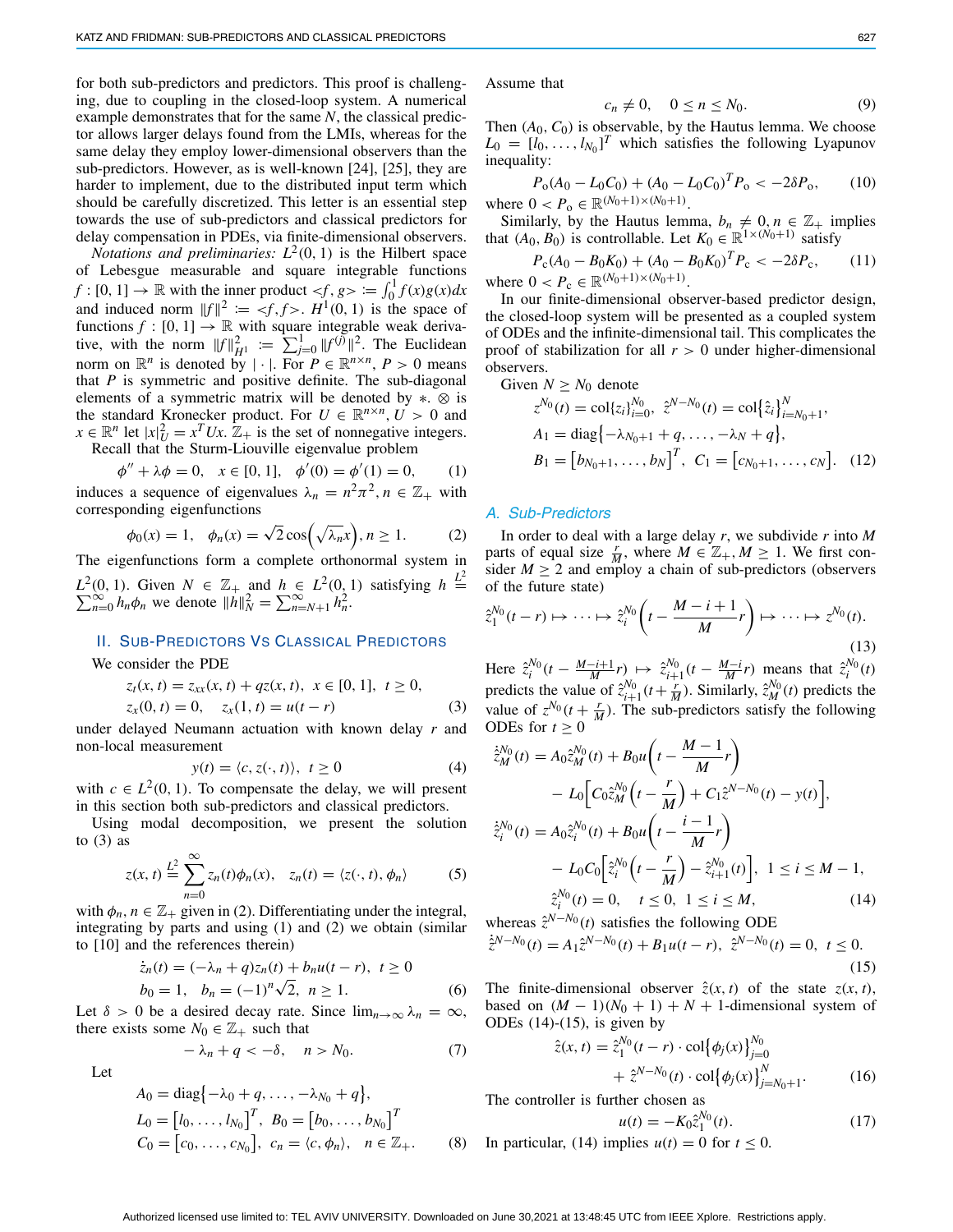For well-posedness we introduce the change of variables  $w(x, t) = z(x, t) - \frac{1}{2}x^2u(t - r)$ . Then, the closed-loop system is presented as

<span id="page-2-0"></span>
$$
w_t(x, t) = w_{xx}(x, t) + qw(x, t) + f(x, t), \ x \in [0, 1], \ t \ge 0,
$$
  
\n
$$
w_x(0, t) = 0, \quad w_x(1, t) = 0,
$$
  
\n
$$
f(x, t) = -\frac{1}{2}x^2\dot{u}(t - r) + \left(\frac{q}{2}x^2 + 1\right)u(t - r),
$$
\n(18)

the ODEs [\(14\)](#page-1-3) and [\(17\)](#page-1-5). Let  $z(\cdot, 0) = w(\cdot, 0) \in H^1(0, 1)$ . We apply the step method on  $\{[jr, (j + 1)r]\}_{j=0}^{\infty}$ . For  $t \in$  $[0, r]$  we have that  $f(x, t) = 0$ . By [\[26,](#page-5-25) Ths. 6.3.1 and 6.3.3], [\(18\)](#page-2-0) has a unique classical solution  $z = w \in$ *C*([0, *r*],  $L^2$ (0, 1)) ∩ *C*<sup>1</sup>((0, *r*],  $L^2$ (0, 1)) such that *w*(·, *t*) ∈ *H*<sup>2</sup>(0, 1) with  $w_x(0, t) = w_x(1, t) = 0$  for  $t \in (0, r]$ . Furthermore, since  $u(t - r) \equiv 0$  for  $t \in [0, r]$ , [\(15\)](#page-1-4) implies that  $\hat{z}^{N-N_0}(t) \in C^1[0, r]$ . Since *y* ∈ *C*[0, *r*], considering [\(14\)](#page-1-3) on the subintervals  $\{\left[\frac{j}{M}r, \frac{(j+1)}{M}r\right]\}_{j=0}^{M-1}$ , it can be seen that  $\hat{z}_i^{N_0} \in C^1[0, r], 1 \le i \le M$ . Furthermore,  $\dot{\hat{z}}_1^{N_0}$  is Lipschitz for  $t \in [0, r]$ . Next, we consider  $t \in [r, 2r]$ . Since  $\hat{z}_1^{N_0}(t) \in$  $C^1[0, r]$ , with  $\dot{z}_1^{N_0}(t)$  Lipschitz on  $[0, r]$ , we have that  $f(x, t)$ is Lipschitz on [*r*, 2*r*]. By [\[26,](#page-5-25) Ths. 6.3.1 and 6.3.3], [\(18\)](#page-2-0) has a unique classical solution for  $t \in [r, 2r]$ . Continuing step-bystep and using  $z(x, t) = w(x, t) + \frac{1}{2}x^2u(t - r)$ , [\(3\)](#page-1-0) has a unique solution *z* ∈ *C*([0, ∞), *L*<sup>2</sup>(0, 1)) ∩ *C*<sup>1</sup>((0, ∞) \  $\mathscr{J}, L^2(0, 1)$ ), where  $\mathscr{J} = {\frac{\{jr\}}{M}}_{j=0}^{\infty}$ . Moreover,  $z(\cdot, t) \in H^2(0, 1)$  with  $z_x(0, t) = 0, z_x(1, t) = u(t - r)$  for  $t \in [0, \infty)$ .

Define the estimation errors for  $1 \le i \le M - 1$  as follows:  $e^{N-N_0}(t) = \text{col}\left\{z_{N_0+1}(t), \ldots, z_N(t)\right\} - \hat{z}^{N-N_0}(t),$ 

<span id="page-2-1"></span>
$$
e_M^{N_0}(t) = z^{N_0}(t) - \hat{z}_M^{N_0}\left(t - \frac{1}{M}r\right),
$$
  
\n
$$
e_i^{N_0}(t) = \hat{z}_{i+1}^{N_0}\left(t - \frac{M - i}{M}r\right) - \hat{z}_i^{N_0}\left(t - \frac{M - i + 1}{M}r\right).
$$
 (19)  
\nfrom (14) and (19) we have

From [\(14\)](#page-1-3) and [\(19\)](#page-2-1) we have

<span id="page-2-3"></span>
$$
\hat{z}_1^{N_0}(t-r) + \sum_{i=1}^M e_i^{N_0}(t) = z^{N_0}(t). \tag{20}
$$

In particualr, if the errors  $e_i^{N_0}(t)$ ,  $1 \le i \le M$  converge to zero, we have  $\hat{z}_1^{N_0}(t) \rightarrow z^{N_0}(t+r)$ , meaning that  $\hat{z}_1^{N_0}(t)$  sequentially forecasts the future system state  $z^{N_0}(t+r)$ . Using [\(4\)](#page-1-6), [\(8\)](#page-1-7) and [\(19\)](#page-2-1), the innovation term in the ODE for  $\hat{z}^{N_0}_M(t)$  (see [\(14\)](#page-1-3)), can be presented as

<span id="page-2-2"></span>
$$
C_0 \hat{z}_M^{N_0} \left( t - \frac{r}{M} \right) + C_1 \hat{z}^{N - N_0}(t) - y(t) = -C_0 e_M^{N_0}(t)
$$

$$
-C_1 e^{N - N_0}(t) - \zeta(t), \quad \zeta(t) = \sum_{n = N + 1}^{\infty} c_n z_n(t). \tag{21}
$$

By the Young inequality we have

<span id="page-2-8"></span>
$$
\zeta^{2}(t) \leq ||c||_{N}^{2} \sum_{n=N+1}^{\infty} z_{n}^{2}(t). \tag{22}
$$

Using [\(6\)](#page-1-8), [\(14\)](#page-1-3) and [\(21\)](#page-2-2) we obtain the following dynamics of the estimation errors for  $t \geq 0$ 

<span id="page-2-5"></span>
$$
\dot{e}_{M}^{N_0}(t) = A_0 e_{M}^{N_0}(t) - L_0 C_0 e_{M}^{N_0}(t - \frac{r}{M})
$$

$$
- L_0 C_1 e^{N - N_0} \left(t - \frac{r}{M}\right) - L_0 \zeta(t - \frac{r}{M}),
$$

$$
\dot{e}_{M-1}^{N_0}(t) = A_0 e_{M-1}^{N_0}(t) - L_0 C_0 e_{M-1}^{N_0}\left(t - \frac{r}{M}\right)
$$

+ 
$$
L_0 C_0 e_M^{N_0} \left( t - \frac{r}{M} \right) + L_0 C_1 e^{N - N_0} \left( t - \frac{r}{M} \right)
$$
  
+  $L_0 \zeta (t - \frac{r}{M}),$   

$$
\dot{e}_i^{N_0}(t) = A_0 e_i^{N_0}(t) - L_0 C_0 e_i^{N_0} \left( t - \frac{r}{M} \right)
$$
  
+  $L_0 C_0 e_{i+1}^{N_0} \left( t - \frac{r}{M} \right), \quad 1 \le i \le M - 2$  (23)

and

<span id="page-2-4"></span>
$$
\dot{e}^{N-N_0}(t) = A_1 e^{N-N_0}(t). \tag{24}
$$

From [\(6\)](#page-1-8), [\(17\)](#page-1-5) and [\(20\)](#page-2-3),  $z^{N_0}(t)$  satisfies

<span id="page-2-6"></span>
$$
\dot{z}^{N_0}(t) = (A_0 - B_0 K_0) z^{N_0}(t) + B_0 K_0 \sum_{i=1}^{M} e_i^{N_0}(t). \tag{25}
$$

We introduce the notations

$$
X_e(t) = \text{col}\left\{e_i^{N_0}(t)\right\}_{i=1}^M, \quad v_e(t) = X_e\left(t - \frac{r}{M}\right) - X_e(t),
$$
\n
$$
F_e = \text{diag}\left\{I_{M-1} \otimes (A_0 - L_0C_0) + J_{M-1}(0) \otimes L_0C_0, A_0 - L_0C_0\right\},
$$
\n
$$
G_e = \text{diag}\left\{I_{M-1} \otimes (-L_0C_0) + J_{M-1}(0) \otimes L_0C_0, -L_0C_0\right\},
$$
\n
$$
\mathcal{L}_e = \text{col}\left\{0_{(M-2)(N_0+1)\times 1}, L_0, -L_0\right\},
$$
\n
$$
\mathcal{K}_e = \left[K_0, \ldots, K_0\right] \in \mathbb{R}^{1 \times M(N_0+1)}
$$

where  $J_{M-1}(0)$  is a Jordan block of order  $M-1$  with zero diag-onal. Note that [\(24\)](#page-2-4) implies  $e^{N-N_0}(t - \frac{r}{M}) = e^{-A_1} \frac{r}{M} e^{N-N_0}(t)$ . Then, using  $(6)$ ,  $(17)$ ,  $(23)$  and  $(25)$ , the reduced-order  $(i.e.,$ decoupled from  $\hat{z}^{N-N_0}(t)$  closed-loop system can be presented as

<span id="page-2-7"></span>
$$
\dot{z}^{N_0}(t) = (A_0 - B_0 K_0) z^{N_0}(t) + B_0 \mathscr{K}_e X_e(t)
$$
  
\n
$$
\dot{X}_e(t) = F_e X_e(t) + G_e \nu_e(t) + \mathscr{L}_e \zeta \left(t - \frac{r}{M}\right)
$$
  
\n
$$
+ \mathscr{L}_e C_1 e^{-A_1 \frac{r}{M}} e^{N - N_0}(t),
$$
  
\n
$$
\dot{z}_n(t) = (-\lambda_n + q) z_n(t) - b_n K_0 z^{N_0}(t),
$$
  
\n
$$
+ b_n \mathscr{K}_e X_e(t), \quad n > N.
$$
\n(26)

In the case  $M = 1$ ,  $\hat{z}^{N_0}(t)$  satisfies the first ODE in [\(14\)](#page-1-3) and predicts  $z^{N_0}(t + r)$ . Here  $X_e(t) = e_1^{N_0}(t)$  and the closed-loop system has the form [\(24\)](#page-2-4) and [\(26\)](#page-2-7), where now

 $F_e = A_0 - L_0 C_0, G_e = -L_0 C_0, \mathcal{K}_e = K_0, \mathcal{L}_e = -L_0.$ 

Differently from the existing finite-dimensional controllers [\[6\]](#page-5-5), [\[13\]](#page-5-12), where the closed-loop systems is written in terms of the observer and the tail  $z_n(t)$  ( $n > N$ ), here [\(26\)](#page-2-7) is presented in terms of the state  $z^{N_0(t)}$ , the estimation errors  $X_e(t)$  and the tail. This allows to eliminate the delay *r* from the ODEs of  $z^{N_0}(t)$  and  $z_n(t)$ ,  $n > N$  while decreasing it to  $\frac{r}{M}$ (which is small for large *M*) in the ODE of  $X_e(t)$ .

*Remark 1:* In the case of sub-predictors for linear ODEs, the closed-loop system is given by [\(23\)](#page-2-5) and [\(25\)](#page-2-6), where  $\zeta = 0$ and  $e^{N-N_0} = 0$ . Thus, exponential stability of

<span id="page-2-9"></span>
$$
\dot{e}_M^{N_0}(t) = (A_0 - L_0 C_0) e_M^{N_0}(t) - L_0 C_0 \nu_{e,M}(t),\tag{27}
$$

where  $v_{e,M}(t) = e_M^{N_0}(t - \frac{r}{M}) - e_M^{N_0}(t)$ , guarantees the stability of the closed-loop system due to ISS of the  $e_i^{N_0} (1 \le i \le M - 1)$ systems with respect to  $e_{i+1}^{N_0}$ . This is different from the infinite-dimensional closed-loop system [\(26\)](#page-2-7), where the finitedimensional part of the system is coupled via  $\zeta(t)$  with the infinite-dimensional tail  $z_n(n > N)$ . Here the proof of stabilization for any delay  $r > 0$  provided *M* and *N* are large enough becomes challenging.

For  $L^2$ -stability analysis of  $(24)$  and  $(26)$  we define the Lyapunov functional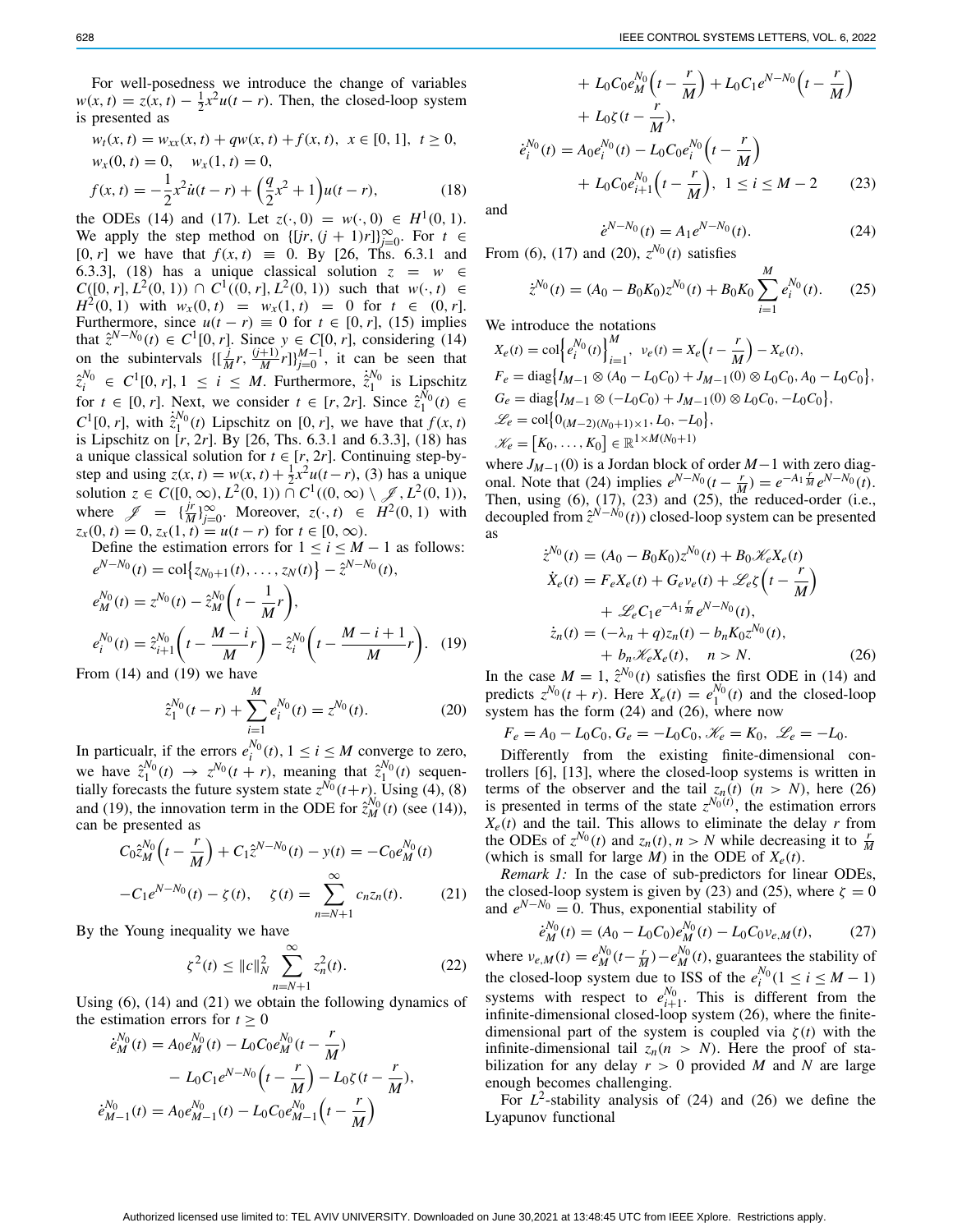<span id="page-3-7"></span>
$$
V(t) := V_0(t) + V_e(t) + V_Q(t) + p_e |e^{N - N_0}(t)|^2,
$$
  
\n
$$
V_0(t) = |z^{N_0}(t)|_{P_0}^2 + \sum_{n=N+1}^{\infty} z_n^2(t),
$$
  
\n
$$
V_Q(t) = Q \int_{t-\frac{r}{M}}^t e^{-2\delta(t-s)} \zeta^2(s) ds,
$$
  
\n
$$
V_e(t) = |X_e(t)|_{P_e}^2 + V_{S_e, X_e}(t) + V_{R_e, X_e}(t)
$$
 (28)

Here  $0 < P_0 \in \mathbb{R}^{(N_0+1)\times(N_0+1)}$ ,  $0 < Q, p_e \in \mathbb{R}$ ,  $0 < P_e \in$  $\mathbb{R}^{M(N_0+1)\times M(N_0+1)}$  and

<span id="page-3-6"></span>
$$
V_{S_e, X_e}(t) := \int_{t-\frac{r}{M}}^{t} e^{-2\delta(t-s)} |X_e(s)|_{S_e}^2 ds,
$$
  

$$
V_{R_e, X_e}(t) := \frac{r}{M} \int_{-\frac{r}{M}}^{0} \int_{t+\theta}^{t} e^{-2\delta(t-s)} |\dot{X}_e(s)|_{R_e}^2 ds d\theta, \quad (29)
$$

where  $0 < S_0, R_0 \in \mathbb{R}^{M(N_0+1) \times M(N_0+1)}$ .  $V_0(t)$  compensates  $\zeta(t)$  using [\(22\)](#page-2-8), whereas  $V_e(t)$  compensates  $\frac{r}{M}$  in the ODEs of the estimation errors. Differentiation of  $V_Q(t)$  gives

$$
\dot{V}_Q + 2\delta V_Q = Q\xi^2(t) - \epsilon_M Q\xi^2 \left(t - \frac{r}{M}\right), \epsilon_M = e^{-2\delta \frac{r}{M}}.
$$
 (30)

Differentiating  $V_0(t)$  along [\(26\)](#page-2-7) we obtain

<span id="page-3-0"></span>
$$
\dot{V}_0 + 2\delta V_0 = (z^{N_0})^T (t) [2\delta P_0 + P_0 (A_0 - B_0 K_0)
$$
  
+  $(A_0 - B_0 K_0)^T P_0] z^{N_0} (t) + 2 (z^{N_0})^T (t) P_0 B_0 \mathcal{K}_e X_e(t)$   
+  $2 \sum_{n=N+1}^{\infty} (-\lambda_n + q + \delta) z_n^2 (t)$   
+  $2 \sum_{n=N+1}^{\infty} z_n (t) b_n [\mathcal{K}_e X_e(t) - K_0 z^{N_0}(t)].$  (31)

Let  $\alpha_1, \alpha > 0$ . By the Young inequality we have

<span id="page-3-1"></span>
$$
2\sum_{n=N+1}^{\infty} z_n(t) b_n \left[ \mathcal{K}_e X_e(t) - K_0 z^{N_0}(t) \right]
$$
  
\n
$$
\leq \left( \frac{1}{\alpha} + \frac{1}{\alpha_1} \right) \sum_{n=N+1}^{\infty} \lambda_n z_n^2(t) + \frac{2\alpha}{N\pi^2} \left| K_0 z^{N_0}(t) \right|^2
$$
  
\n
$$
+ \frac{2\alpha_1}{N\pi^2} |\mathcal{K}_e X_e(t)|^2
$$
(32)

where we used the value of  $b_n$ , given in [\(6\)](#page-1-8), and the estimate

$$
\sum_{n=N+1}^{\infty} \frac{b_n^2}{\lambda_n} \le \frac{2\alpha}{\pi^2} \int_N^{\infty} \frac{dx}{x^2} = \frac{2\alpha}{N\pi^2}.
$$
 (33)

Differentiation of  $V_e(t)$  and Jensen's inequality lead to

$$
\dot{V}_e + 2\delta V_e \le X_e^T(t) \Big[ P_e F_e + F_e^T P_e + 2\delta P_e \Big] X_e(t)
$$
  
+  $2X_e^T(t) P_e G_e v_e(t) + 2X_e^T(t) P_e \mathcal{L}_e \zeta(t - \frac{r}{M})$   
+  $2X_e^T(t) P_e \mathcal{L}_e C_1 e^{-A_1 \frac{r}{M}} e^{N - N_0(t)} + |X_e(t)|_{S_e}^2 - \epsilon_M$   
×  $\Big[ |X_e(t) + v_e(t)|_{S_e}^2 + |v_e(t)|_{R_e}^2 \Big] + \Big(\frac{r}{M}\Big)^2 \Big| \dot{X}_e(t) \Big|_{R_e}^2. \quad (34)$   
componentsate  $\mathcal{E}^2(t)$  we use monotonicity of  $\lambda$ ,  $n \in \mathbb{Z}$ . (31)

To compensate  $\zeta^2(t)$  we use monotonicity of  $\lambda_n, n \in \mathbb{Z}_+$ , [\(31\)](#page-3-0) and [\(32\)](#page-3-1) to obtain

<span id="page-3-2"></span>
$$
2\sum_{n=N+1}^{\infty} \left(-\lambda_n + q + \delta + \left[\frac{1}{2\alpha} + \frac{1}{2\alpha_1}\right] \lambda_n\right) z_n^2(t)
$$
  
\n
$$
\stackrel{(22)}{\leq} 2\left(-\lambda_{N+1} + q + \delta + \left[\frac{1}{2\alpha} + \frac{1}{2\alpha_1}\right] \lambda_{N+1}\right) ||c||_N^{-2} \zeta^2(t)
$$
  
\n(35)

provided 
$$
-\lambda_{N+1} + q + \delta + \left[\frac{1}{2\alpha} + \frac{1}{2\alpha}\right] \lambda_{N+1} \le 0
$$
. Let  
\n
$$
\eta(t) = \text{col}\{z^{N_0}(t), X_e(t), v_e(t), \zeta(t - \frac{r}{M}), e^{N - N_0}(t)\}.
$$
\nFrom (31)-(35) we have  
\n
$$
\dot{V}(t) + 2\delta V(t) \le \eta^T(t)\Psi_1\eta(t) + \frac{2}{\|c\|_N^2}\Psi_2\zeta^2(t) \le 0, t \ge 0,
$$

provided

$$
\Psi_2 = -\lambda_{N+1} + q + \delta + \left[\frac{1}{2\alpha} + \frac{1}{2\alpha_1}\right]\lambda_{N+1} + \frac{Q||c||_N^2}{2} < 0,
$$
  
\n
$$
\Psi_1 = \Psi_{\text{full}} + \left(\frac{r}{M}\right)^2 \Lambda^T R_e \Lambda < 0,
$$
  
\n
$$
\Psi_{\text{full}} = \left[\frac{\Psi_0}{*} \left| \frac{\Sigma_1}{\Gamma_1} \right|, \Sigma_1 = \begin{bmatrix} 0 \\ p_e \mathcal{L}_e C_1 e^{-A_1 \frac{r}{M}} \\ 0 \end{bmatrix},
$$
  
\n
$$
\Gamma_1 = 2p_e[A_1 + \delta I], \Lambda = [\Lambda_0, \mathcal{L}_e C_1 e^{-A_1 \frac{r}{M}}]
$$
  
\nwith  
\n
$$
\Psi_0 = \left[\frac{\Psi}{*} \frac{P_0 B_0 \mathcal{K}_e}{*} \frac{0}{*} \frac{0}{R_e \Omega_1 \mathcal{L}_e \Omega_2 \Omega_1 \mathcal{L}_e}} - \frac{0}{\epsilon_M Q}\right] + \frac{2}{N\pi^2} \text{diag}\left\{\alpha K_0^T K_0, \alpha_1 [\mathcal{K}_e \ 0]^T [\mathcal{K}_e \ 0], 0\right\},
$$

<span id="page-3-3"></span>
$$
\psi = P_0(A_0 - B_0 K_0) + (A_0 - B_0 K_0)^T P_0 + 2\delta P_0,
$$
  
\n
$$
\Phi(P_e, S_e, R_e) = \begin{bmatrix} P_e F_e + F_e^T P_e + 2\delta P_e + (1 - \epsilon_M) S & P_e G_e - \epsilon_M S_e \\ * & -\epsilon_M (S_e + R_e) \end{bmatrix},
$$
  
\n
$$
\Lambda_0 = [0, F_e, G_e, \mathcal{L}_e].
$$
\n(36)

By Schur's complement we have that  $\Psi_2 < 0$  iff

<span id="page-3-4"></span>
$$
\left[\frac{-\lambda_{N+1} + q + \delta + \frac{Q||c||_N^2}{2}}{\ast} \middle| \frac{1}{-2\lambda_{N+1}^{-1} \text{ diag}\{\alpha, \alpha_1\}}\right] < 0. \tag{37}
$$

Finally, that [\(7\)](#page-1-9) yields  $\Gamma_1$  < 0. Therefore, applying Schur complement and taking  $p_e \to \infty$  we find that  $\Psi_1 < 0$  if

<span id="page-3-5"></span>
$$
\Psi_0 + \left(\frac{r}{M}\right)^2 \Lambda_0^T R_e \Lambda_0 < 0 \tag{38}
$$

with  $\Lambda_0$  given in [\(36\)](#page-3-3). Note that [\(37\)](#page-3-4) and [\(38\)](#page-3-5) are reduced-order LMIs whose dimension is independent of *N*. Summarizing, we arrive at:

<span id="page-3-9"></span>*Theorem 1:* Consider [\(3\)](#page-1-0), measurement [\(4\)](#page-1-6) with  $c \in$  $L^2(0, 1)$  satisfying [\(9\)](#page-1-10) and control law [\(17\)](#page-1-5). Let  $\delta > 0$  be a desired decay rate. Let  $N_0 \in \mathbb{Z}_+$  satisfy [\(7\)](#page-1-9) and  $N \ge N_0 + 1$ . Assume that  $L_0$  and  $K_0$  are obtained using [\(10\)](#page-1-11) and [\(11\)](#page-1-12), respectively. Given  $M \in \mathbb{Z}_+, M \geq 1$  and  $r > 0$ , let there exist positive definite matrices  $P_0$ ,  $P_e$ ,  $S_e$ ,  $R_e$  and scalars  $Q, \alpha, \alpha_1 > 0$  such that [\(37\)](#page-3-4) and [\(38\)](#page-3-5) hold. Then the solution  $z(x, t)$  to [\(3\)](#page-1-0) under the control law [\(17\)](#page-1-5) and the corresponding subpredictor-based observer  $\hat{z}(x, t)$  defined by [\(14\)](#page-1-3), [\(15\)](#page-1-4) and [\(16\)](#page-1-13) satisfy

<span id="page-3-8"></span>
$$
\|z(\cdot,t) - \hat{z}(\cdot,t)\| + \|z(\cdot,t)\| \le De^{-\delta t} \|z(\cdot,0)\| \tag{39}
$$

for some constant  $D > 0$ .

We show next that [\(37\)](#page-3-4) and [\(38\)](#page-3-5) are feasible for any delay  $r > 0$  provided *M* and *N* are large enough. For this purpose consider [\(27\)](#page-2-9) and

$$
V_M(t) = \left| e_M^{N_0}(t) \right|_P^2 + V_{S, e_M^{N_0}}(t) + V_{R, e_M^{N_0}}(t)
$$

with  $V_{S, e_M^{N_0}}(t)$ ,  $V_{R, e_M^{N_0}}(t)$  as in [\(29\)](#page-3-6), where  $0 \lt P, S, R \in$  $\mathbb{R}^{N_0+1}$ . The LMI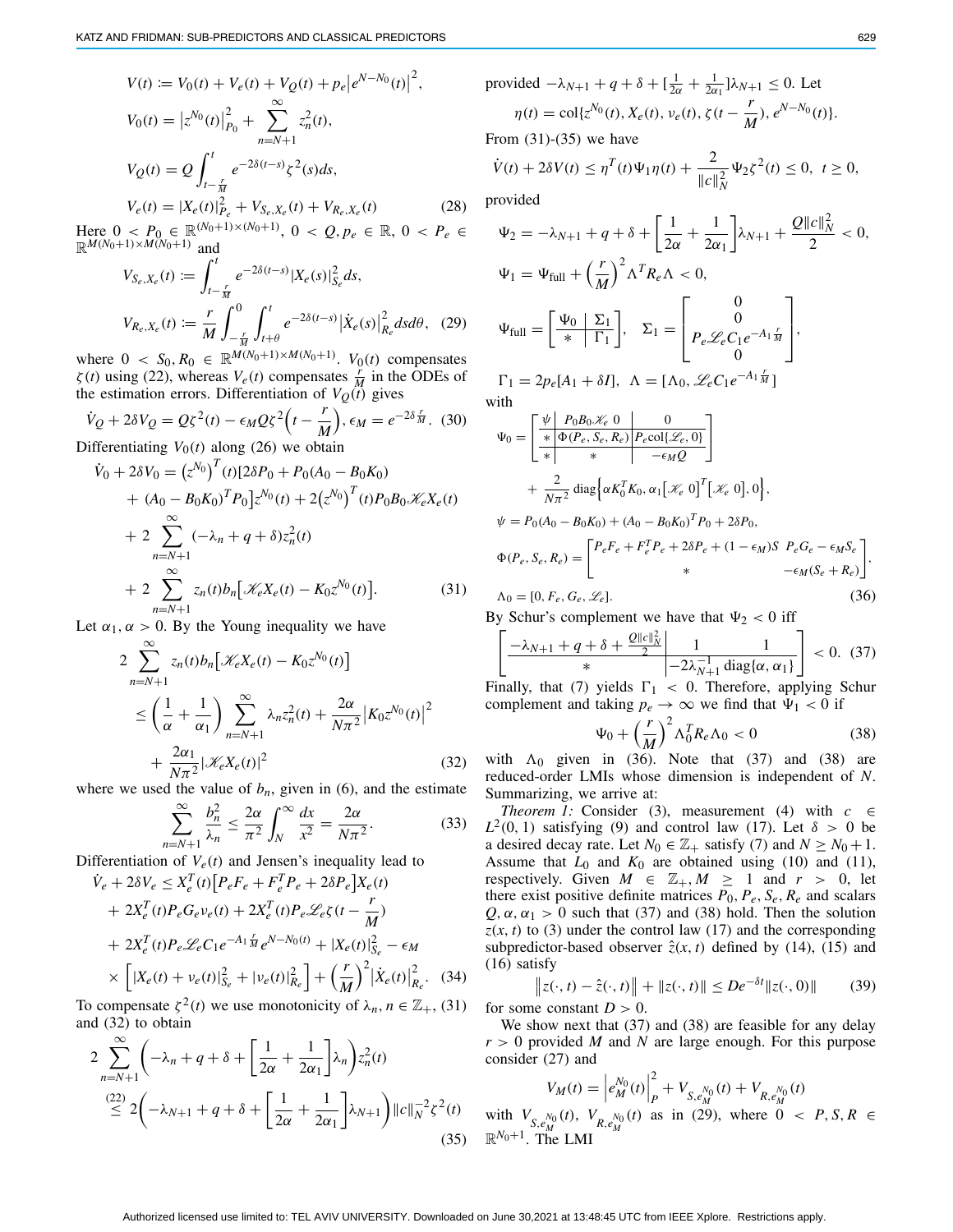<span id="page-4-0"></span>with  $h = \frac{r}{M}$  guarantees  $V_M(t) + 2\delta V_M(t) \le 0$  along [\(27\)](#page-2-9). Given  $\delta > 0$ , [\(10\)](#page-1-11) implies that [\(40\)](#page-4-0) is feasible for small enough  $h > 0$ (see, e.g., [\[27\]](#page-5-26)).

*Proposition 1:* Given  $h > 0$ , let  $0 < P$ ,  $S, R \in \mathbb{R}^{N_0+1}$  such that [\(40\)](#page-4-0) holds. Then, given  $r > 0$  and  $M > \frac{r}{h}$ , there exists some  $N_*$  such that for all  $N > N_*$ , [\(37\)](#page-3-4) and [\(38\)](#page-3-5) are feasible. *Proof:* We first show that there exist  $0 < P_e$ ,  $S_e$ ,  $R_e \in$ 

<span id="page-4-1"></span>
$$
\mathbb{R}^{M(N_0+1)\times M(N_0+1)} \text{ such that}
$$
  
\n
$$
\Phi(P_e, S_e, R_e) + \left(\frac{r}{M}\right)^2 \begin{bmatrix} F_e^T \\ G_e^T \end{bmatrix} R_e \begin{bmatrix} F_e & G_e \end{bmatrix} < 0 \tag{41}
$$

with  $\Phi(P_e, S_e, R_e)$  given in [\(36\)](#page-3-3). Consider the ODE

<span id="page-4-2"></span>
$$
\dot{X}_e = F_e X_e(t) + G_e v_e(t)
$$
\n(42)

obtained from [\(26\)](#page-2-7) by setting  $\zeta(t) \equiv 0$  and  $e^{N-N_0}(t) \equiv 0$ . For  $V_e(t)$ , given in [\(28\)](#page-3-7), by standard arguments it can be easily verified that [\(41\)](#page-4-1) guarantees  $\dot{V}_e(t) + 2\delta V_e(t) \leq 0$ . We will construct  $V_e(t)$  recursively, by using *P*, *S* and *R*, thereby obtaining  $P_e$ ,  $S_e$  and  $R_e$ . First, consider the ODE [\(27\)](#page-2-9). Since  $\frac{r}{M} < h$ , [\(40\)](#page-4-0) holds with *h* replaced by  $\frac{r}{M}$ . Next, consider [\(27\)](#page-2-9) and the ODE of  $e_{M-1}^{N_0}(t)$  in [\(42\)](#page-4-2):

<span id="page-4-3"></span>
$$
\dot{e}_{M-1}^{N_0}(t) = (A_0 - L_0 C_0) e_{M-1}^{N_0}(t) - L_0 C_0 \left( v_{e,M-1}(t) - e_M^{N_0}(t) \right)
$$
\n(43)

Let  $\mu > 0$  and define

$$
V_{M-1}(t) = \left| e_{M-1}^{N_0}(t) \right|_P^2 + V_{S, e_{M-1}^{N_0}}(t) + V_{R, e_{M-1}^{N_0}}(t) + \mu V_M(t)
$$

where  $V_M(t)$  is *rescaled by*  $\mu$ . Using [\(27\)](#page-2-9) and [\(43\)](#page-4-3), the following LMI guarantees  $\dot{V}_{M-1}(t) + 2\delta V_{M-1}(t) \leq 0$ :

<span id="page-4-4"></span>
$$
\left[\frac{\mathcal{J}(P, S, R)}{\mathcal{J}(P, S, R)} \frac{PL_0C_0 + \left(\frac{r}{M}\right)^2 (A_0 - L_0C_0)^T RL_0C_0}{-\left(\frac{r}{M}\right)^2 C_0^T L_0^T RL_0C_0} \frac{0}{\left(\frac{r}{M}\right)^2} \right] < 0. \quad (44)
$$

Since  $\mathcal{J}(P, S, R) < 0$ , taking  $\mu$  large enough and applying Schur complement it can be seen that [\(44\)](#page-4-4) holds. Repeating these arguments by backward induction, i.e., choosing

$$
V_{M-j}(t) = \left| e_{M-j}^{N_0}(t) \right|_P^2 + V_{S, e_{M-j}^{N_0}}(t) + V_{R, e_{M-j}^{N_0}}(t)
$$
  
+  $\mu V_{M-j+1}(t), \quad 2 \le j \le M - 1$  (45)

and increasing  $\mu$  at each step, we obtain that [\(41\)](#page-4-1) holds with  $W_e = \text{diag}\{\mu^j W\}_{j=0}^{M-1}, W \in \{P, S, R\}$ . Next, recall [\(37\)](#page-3-4) and [\(38\)](#page-3-5), with  $\Psi_0$  given in [\(36\)](#page-3-3). Set  $\alpha = \alpha_1 = 2$  and let  $\beta > 0$ . Rescaling, we replace  $\Phi(P_e, S_e, R_e)$  with  $\Phi(\beta P_e, \beta S_e, \beta R_e)$  =  $\beta \Phi(P_e, S_e, R_e)$ . Let  $P_0 = P_c$ , given in [\(11\)](#page-1-12), resulting in  $\psi < 0$ in [\(36\)](#page-3-3). Setting  $\beta > 0$  to be large enough, then choosing  $Q = N$  large enough and applying Schur complement twice in [\(38\)](#page-3-5), we find that [\(37\)](#page-3-4) and [\(38\)](#page-3-5) hold.

## *B. Classical Observer-Based Predictor*

For the case of a classical predictor, we consider a  $N + 1$ dimensional observer of the form

<span id="page-4-10"></span>
$$
\hat{z}(x, t) = \hat{z}^{N_0}(t) \cdot \text{col}\{\phi_j(x)\}_{j=0}^{N_0} + \hat{z}^{N-N_0}(t) \cdot \text{col}\{\phi_j(x)\}_{j=N_0+1}^N.
$$
\n(46)

Here  $\hat{z}^{N-N_0}(t)$  is defined in [\(12\)](#page-1-14) and satisfies [\(15\)](#page-1-4), whereas  $\hat{z}^{N_0}(t)$  satisfies the following ODE

<span id="page-4-5"></span>
$$
\dot{\tilde{z}}^{N_0}(t) = A_0 \hat{z}^{N_0}(t) + B_0 u(t - r) \n- L_0 [C_0 \hat{z}^{N_0}(t) + C_1 \hat{z}^{N - N_0}(t) - y(t)], \ t \ge 0, \n\hat{z}^{N_0}(t) = 0, \ t \le 0.
$$
\n(47)

Recall  $e^{N-N_0}(t)$  given in [\(19\)](#page-2-1) and satisfying [\(24\)](#page-2-4). Define  $e^{N_0}(t) = z^{N_0}(t) - \hat{z}^{N_0}(t)$ , where  $z^{N_0}(t)$  is given in [\(12\)](#page-1-14). The innovation term in [\(47\)](#page-4-5) can be presented as

$$
C_0 \hat{z}^{N_0}(t) + C_1 \hat{z}^{N-N_0}(t) - y(t)
$$
  
= -C\_0 e^{N\_0}(t) - C\_1 e^{N-N\_0}(t) - \zeta(t)

with  $\zeta(t)$ , given in [\(21\)](#page-2-2), subject to [\(22\)](#page-2-8). Using these notations with  $(6)$  and  $(47)$ , we obtain

<span id="page-4-7"></span>
$$
\dot{e}^{N_0}(t) = (A_0 - L_0 C_0) e^{N_0}(t) - L_0 C_1 e^{N - N_0}(t) - L_0 \zeta(t). \tag{48}
$$

As in [\[23\]](#page-5-22), we propose the predictor-based control law

<span id="page-4-6"></span>
$$
\bar{z}(t) = e^{A_0 r} \hat{z}^{N_0}(t) + \int_{t-r}^t e^{A_0(t-s)} B_0 u(s) ds, \ u(t) = -K_0 \bar{z}(t)
$$
\n(49)

Note that exponential decay of  $\overline{z}(t)$  implies exponential decay of  $\hat{z}^{N_0}(t)$  with the same decay rate. Differentiating  $\bar{z}(t)$  and using [\(47\)](#page-4-5) and [\(49\)](#page-4-6) we obtain

<span id="page-4-8"></span>
$$
\dot{\bar{z}}(t) = (A_0 - B_0 K_0) \bar{z}(t) + e^{A_0 r} L_0
$$
  
×  $\left[C_0 e^{N_0}(t) + C_1 e^{N - N_0}(t) + \zeta(t)\right], t \ge 0.$  (50)

Then, the reduced-order (decoupled from  $\hat{z}^{N-N_0}(t)$ ) closedloop system is given by non-delayed ODEs [\(24\)](#page-2-4), [\(48\)](#page-4-7), [\(50\)](#page-4-8) and the tail

$$
\dot{z}_n(t) = (-\lambda_n + q)z_n(t) - b_n K_0 \bar{z}(t - r), \ n > N \qquad (51)
$$

which depends on the delay. Note also that in the case of state-feedback (see, e.g., [\[21\]](#page-5-20)), the predictor is given by [\(49\)](#page-4-6) with  $\hat{z}^{N_0}$  changed by  $\bar{z}^{N_0}$  leading to decoupled from the tail ODE [\(50\)](#page-4-8) with  $L_0 = 0$ . The latter simplifies the stability analysis of the closed-loop system and makes the proof of LMI feasibility trivial. Next, we consider  $L^2$ -stability analysis of the closed-loop system, which is delay-independent for  $\delta = 0$ . Define the Lyapunov functional

$$
\bar{V}(t) = \bar{V}_0(t) + \left| e^{N_0}(t) \right|_{P_e}^2 + \int_{t-r}^t e^{-2\delta(t-s)} |\bar{z}(s)|_S^2 ds,
$$
  

$$
\bar{V}_0(t) = |\bar{z}(t)|_{P_0}^2 + \sum_{n=N+1}^{\infty} z_n^2(t) + p_e \left| e^{N-N_0}(t) \right|^2,
$$
(52)

where  $P_0$ ,  $P_e$ ,  $S > 0$  are matrices of appropriate dimensions and  $p_e > 0$  is a scalar. By arguments similar to [\(31\)](#page-3-0)-[\(38\)](#page-3-5) the following LMIs guarantee  $\overrightarrow{V}$  + 2 $\delta \overrightarrow{V}$   $\leq$  0 for  $p_e \rightarrow \infty$ :

<span id="page-4-9"></span>
$$
-\epsilon_r S + \frac{2\alpha}{N\pi^2} K_0^T K_0 < 0,
$$
  

$$
\left[\frac{\psi + S \left| P_0 e^{A_0 r} L_0 C_0 \right| P_0 e^{A_0 r} L_0}{\ast} \right] < 0,
$$
  

$$
\psi_1 = P_e (A_0 - L_0 C_0) + (A_0 - L_0 C_0)^T P_e + 2\delta P_e,
$$
  

$$
\psi_2 = \frac{2}{\|c\|_N^2} \left[ -\lambda_{N+1} + q + \delta + \frac{1}{2\alpha} \lambda_{N+1} \right], \epsilon_r = e^{-2\delta r},
$$
  
(53)